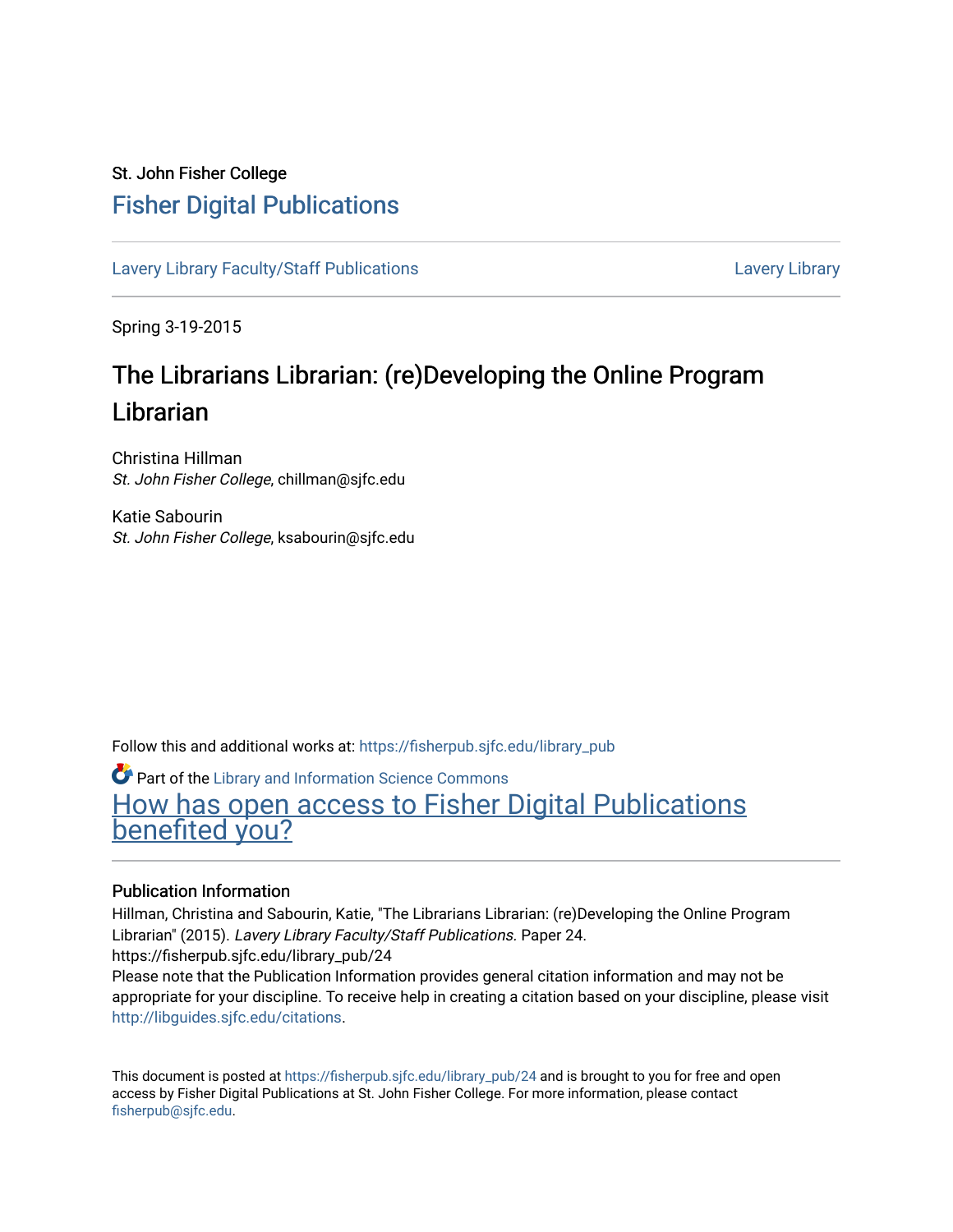### The Librarians Librarian: (re)Developing the Online Program Librarian

### **Abstract**

Being an Online Program Librarian means being the person who keeps abreast of new and developing educational technology, who can troubleshoot Blackboard or other online learning environments, and who can (co)develop authentic information literacy instruction (ILI) for various online courses. However, at Lavery Library I am not the person serving online and distance students, but rather the person serving liaison librarians through collaboration with the Educational Technologist and faculty.

Building on this idea, I have been developing my role as the Assessment and Online Program Librarian since summer 2013. Through collaboration with the Educational Technologist I have been able to learn about how St. John Fisher College views online education, I have helped develop best practices for Lavery Library's video tutorials, and encouraged and supported liaison librarians in their efforts to move traditional, face-to-face ILI to online formats. In collaboration with liaison librarians and faculty, I have helped facilitate the expansion of ILI offerings while keeping in mind the challenges our online and distance students face (e.g. time-on-task) and developed a model of service for our online and distance students and faculty.

### Keywords

silo-busting, collaboration, online librarian, online education

### **Disciplines**

Library and Information Science

### **Comments**

Presented at the Rochester Regional Library Council's Silo Busting Bonanza on March 19, 2015 in Rochester, NY.

### Creative Commons License

### $\bigodot \bigodot \oplus \bigodot$

This work is licensed under a [Creative Commons Attribution-Noncommercial-No Derivative Works 4.0](https://creativecommons.org/licenses/by-nc-nd/4.0/) [License](https://creativecommons.org/licenses/by-nc-nd/4.0/).